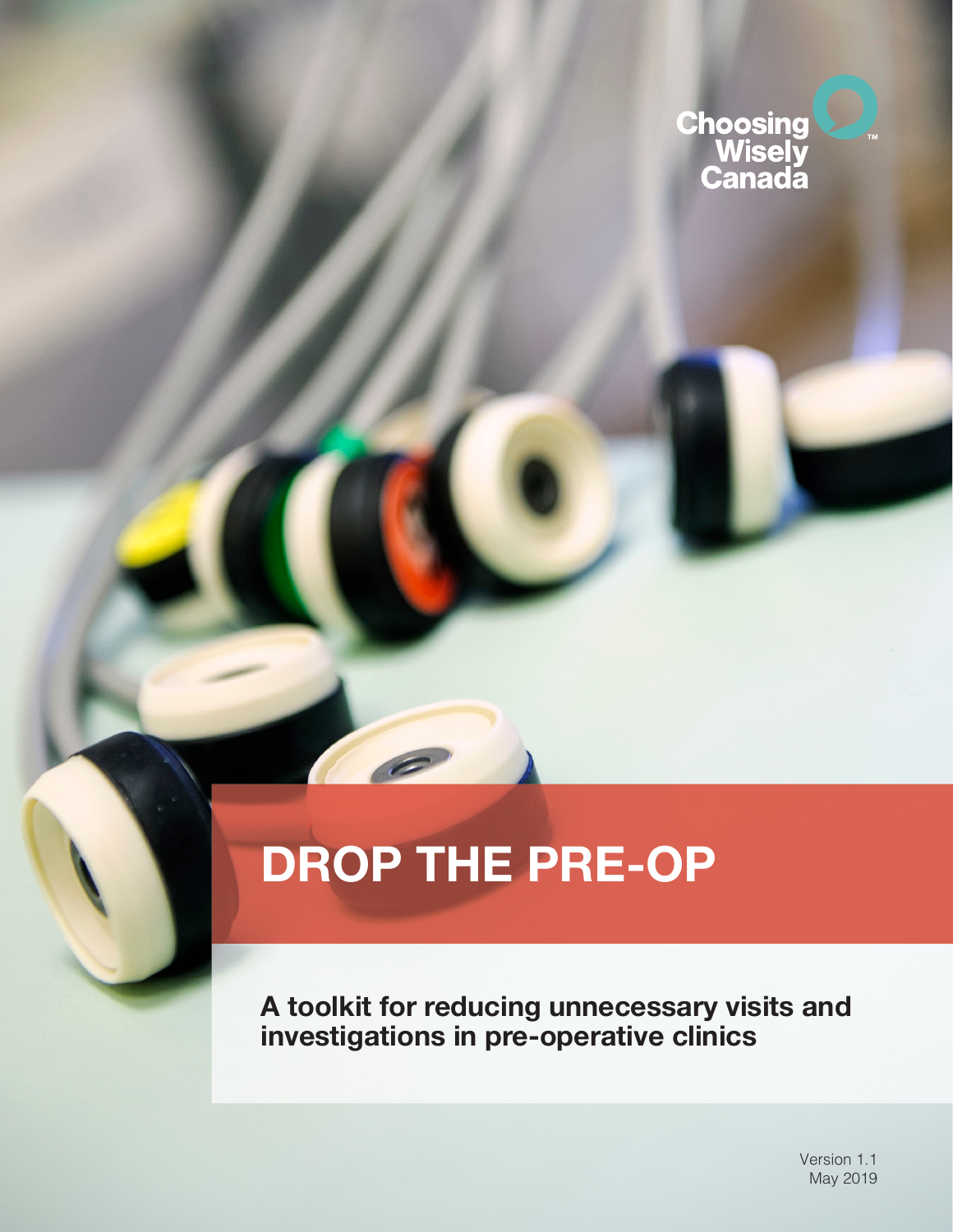**Don't order unnecessary pre-transfusion testing (type and screen) for all preoperative patients.**

> Canadian Society for Transfusion Medicine, Choosing Wisely Canada recommendation #7.

**Don't perform stress cardiac imaging or advanced non-invasive imaging as a pre-operative assessment in patients scheduled to undergo low-risk non-cardiac surgery.**

> Canadian Cardiovascular Society, Choosing Wisely Canada recommendation #3.

**Don't order baseline laboratory studies (complete blood count, coagulation testing, or serum biochemistry) for asymptomatic patients undergoing low-risk non-cardiac surgery.**

**Don't order a baseline electrocardiogram for asymptomatic patients undergoing low-risk non-cardiac surgery.**

**Don't order a baseline chest X-ray in asymptomatic patients, except as part of surgical or oncological evaluation.**

**Don't perform resting echocardiography as part of preoperative assessment for asymptomatic patients undergoing low to intermediate-risk non-cardiac surgery.**

**Don't perform cardiac stress testing for asymptomatic patients undergoing low to intermediate risk non-cardiac surgery.**

> Canadian Anesthesiologists' Society, Choosing Wisely Canada recommendation #1, #2, #3, #4, and #5

**Avoid admission or preoperative chest X-rays for ambulatory patients with unremarkable history and physical exam.**

> Canadian Association of General Surgeons, Choosing Wisely Canada recommendation #4

**Don't routinely perform preoperative testing (such as chest X-rays, echocardiograms, or cardiac stress tests) for patients undergoing low risk surgeries.** 

> Canadian Society of Internal Medicine, Choosing Wisely Canada recommendation #5

**Avoid routine preoperative laboratory testing for low risk surgeries without a clinical indication.**

Canadian Association of Pathologists, Choosing Wisely Canada recommendation #3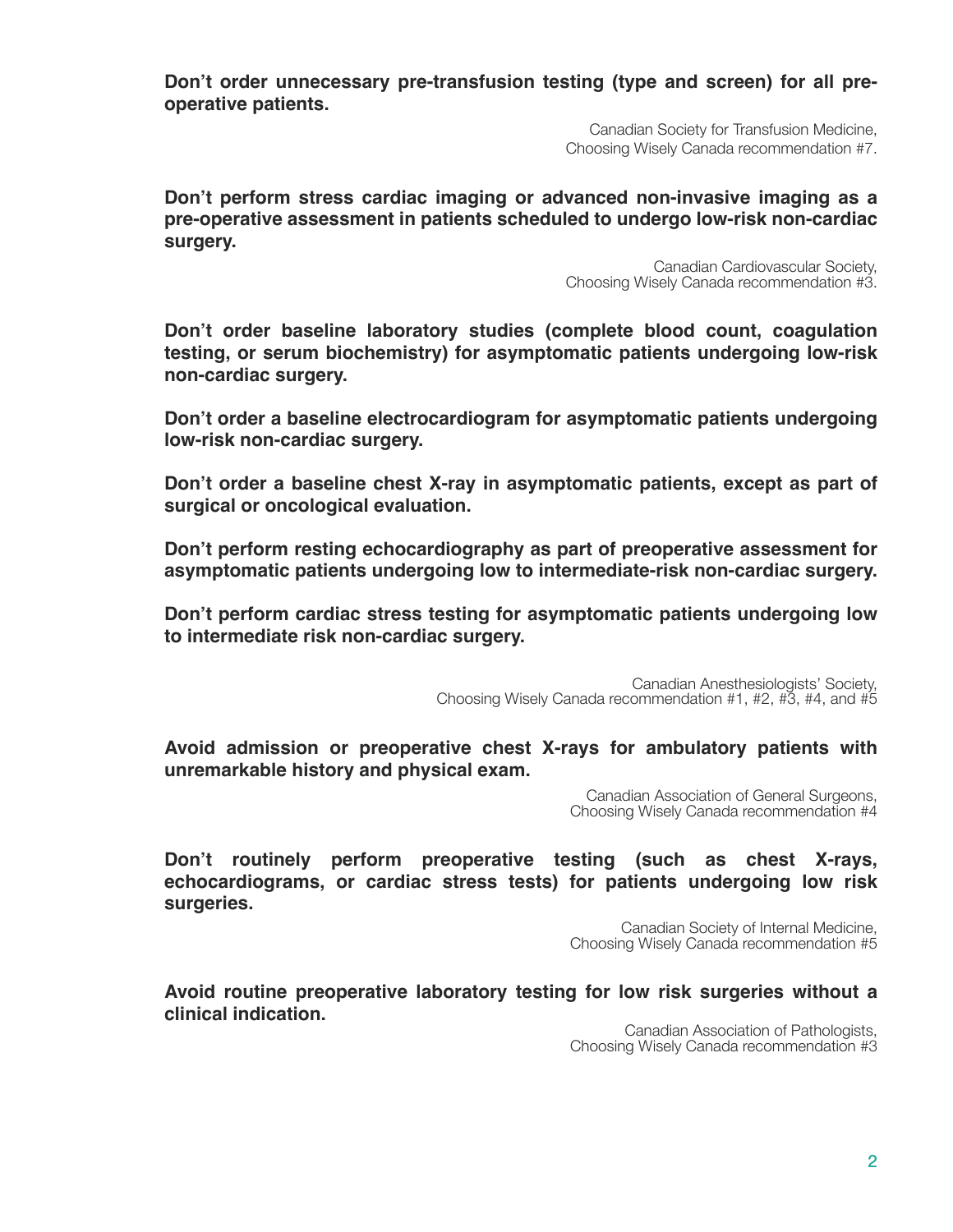

# **Inspiration for this Toolkit**

North York General Hospital's (NYGH) Preoperative Assessment Clinic (PAC) was evaluating about 40 patients per day and over 900 patients per year. Most of these patients were presenting for low/moderate-risk surgery and were considered low/moderate-risk patients. An internal audit revealed that many of these cases underwent pre-surgical assessments and investigations that were deemed to be medically unnecessary because they did not provide useful information that subsequently altered perioperative patient care or outcomes. In fact, many of these preoperative clinic visits and test may contribute to healthcare system inefficiency/cost, potential patient harm due to medical intervention and follow-up and wastage of patients' time and opportunity cost. As a result, a multidisciplinary team was formed to re-evaluate the medical priorities of the PAC and create a system that provided individual, patient-focused care designed to avoid medically-unnecessary pre-operative assessments and investigations. The PAC at NYGH was able to achieve a sustained 30-40% reduction in both preoperative assessments and investigations without any documented/ perceived negative outcomes in patient care.

This toolkit was co-authored by Aaron Mocon, Donna McRitchie and Aliya Tharani, the key individuals involved in the NYGH project.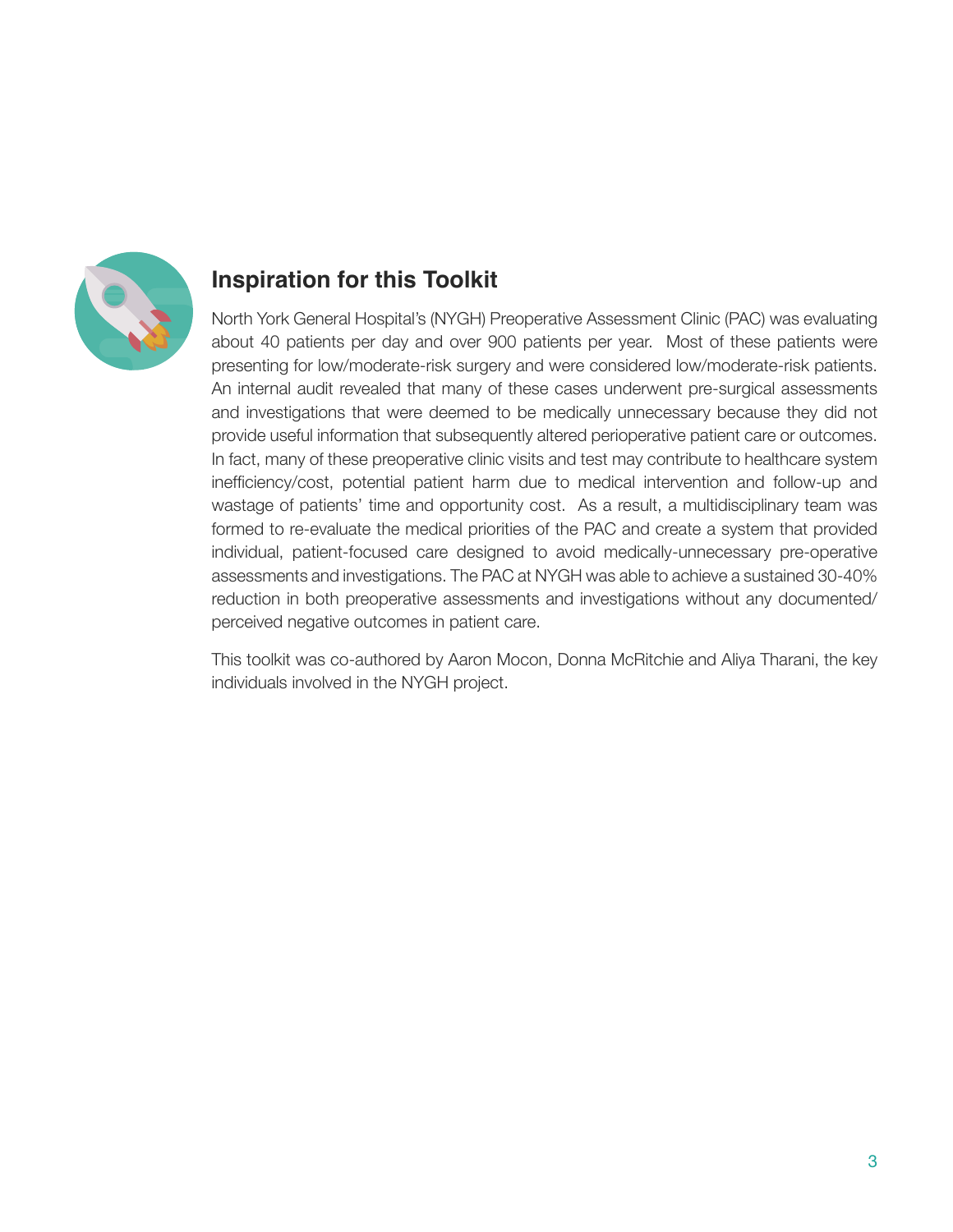

# **Introduction**

This toolkit was created to support the implementation of interventions designed to reduce unnecessary visits and decrease unnecessary investigations in pre-operative clinics. It can be used by physician groups and organizations that provide pre-operative assessments in order to optimize the process.



# **Make sure this toolkit is right for you**

This toolkit is well suited for your institution if you have a significant number of low-risk or day-surgery patients attending your pre-operative clinic or if you have noticed significant variability in pre-operative investigation ordering practices. Research on routine laboratory testing before low-risk surgery has shown that the majority of results are normal, and less than  $3\%$  of abnormal results lead to a change in management.<sup>1</sup>



# **Key ingredients of this intervention**

If this description accurately reflects the current situation in your pre-operative clinic, this toolkit may help your institution reduce unnecessary pre-operative clinic visits and unnecessary investigations by introducing the following changes:

- Consensus criteria for selecting patients requiring pre-operative clinic visits
- Standardized criteria for appropriate pre-operative investigations based on patient factors, surgery factors, and inherent risk factors associated with the type of surgery performed

## **Establishing credible and effective leadership**

A successful implementation team is a key factor in driving change and involves a group of multi-disciplinary participants representing all stakeholder groups. Credible and effective leadership is required to support the initiative and effect change. There may be times when 100% consensus is not possible, however after appropriate engagement, leaders must be able to make a reasonable decision to move forward.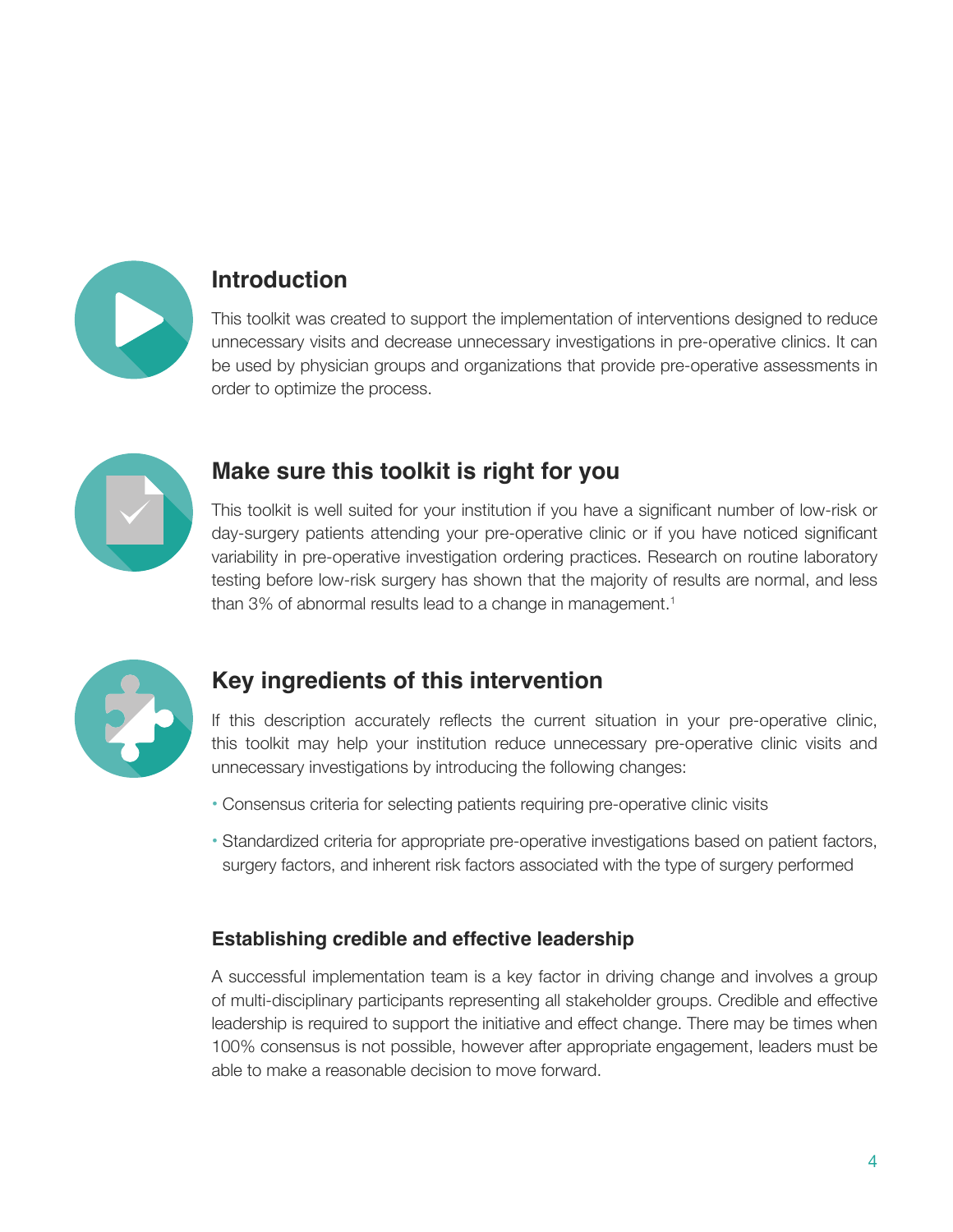## **Achieving consensus among key stakeholder groups**

Achieving consensus among stakeholder groups including anesthesiologists, surgeons, internists, nurses, and office administration is a crucial step in the development and implementation of interventions. The proposed changes will require agreement on 1) the criteria for selecting which patients require pre-operative clinic visits and 2) what investigations are necessary for these pre-surgical patients.

Achieving consensus on clinical criteria for pre-operative assessments and investigations is especially important given the natural practice pattern variation that exists among members of a department. This step is critical to avoid potential same-day surgery cancellations due to perceived missing assessments/investigations because for any given patient, the preoperative clinic consultant anesthesiologist is likely not the attending anesthesiologist on the day of surgery.

Once consensus is achieved, practice changes should be reviewed by the relevant hospital administration bodies (medical advisory committee, professional practice, etc.). This can be accomplished by supporting recommendations with evidence, where available. If no clear evidence is available, current practice can be used to establish recommendations.

Striving for a culture of improvement, positive change and innovative quality processes for patients can help drive the changes forward. Unnecessary interventions, associated wait times for tests and consultations, enduring unnecessary anxiety and aggravation are all imperatives for change.

## **Implementing the intervention**

The focus of your intervention will depend on a review of your pre-operative clinic's current situation and an assessment of what may need to change or be enhanced. This should be part of your initial "goal-setting" exercise.

Two major components of this intervention that can provide the best and most comprehensive opportunities for change include:

- 1) Identifying which patients need a pre-operative clinic visit
- 2) Selecting investigations for pre-operative testing

Local context will determine which intervention is most appropriate, however greatest success is achieved with implementation of both initiatives. At all times, recommendations need to be specific, targeted and sensitive to the local environment in order to achieve credibility and buy-in. Identifying a contact person who is available to troubleshoot concerns on a daily basis during the implementation period is important. As a perioperative physician, an anesthesiologist (such as the one assigned to the preoperative clinic that day), would be the ideal choice.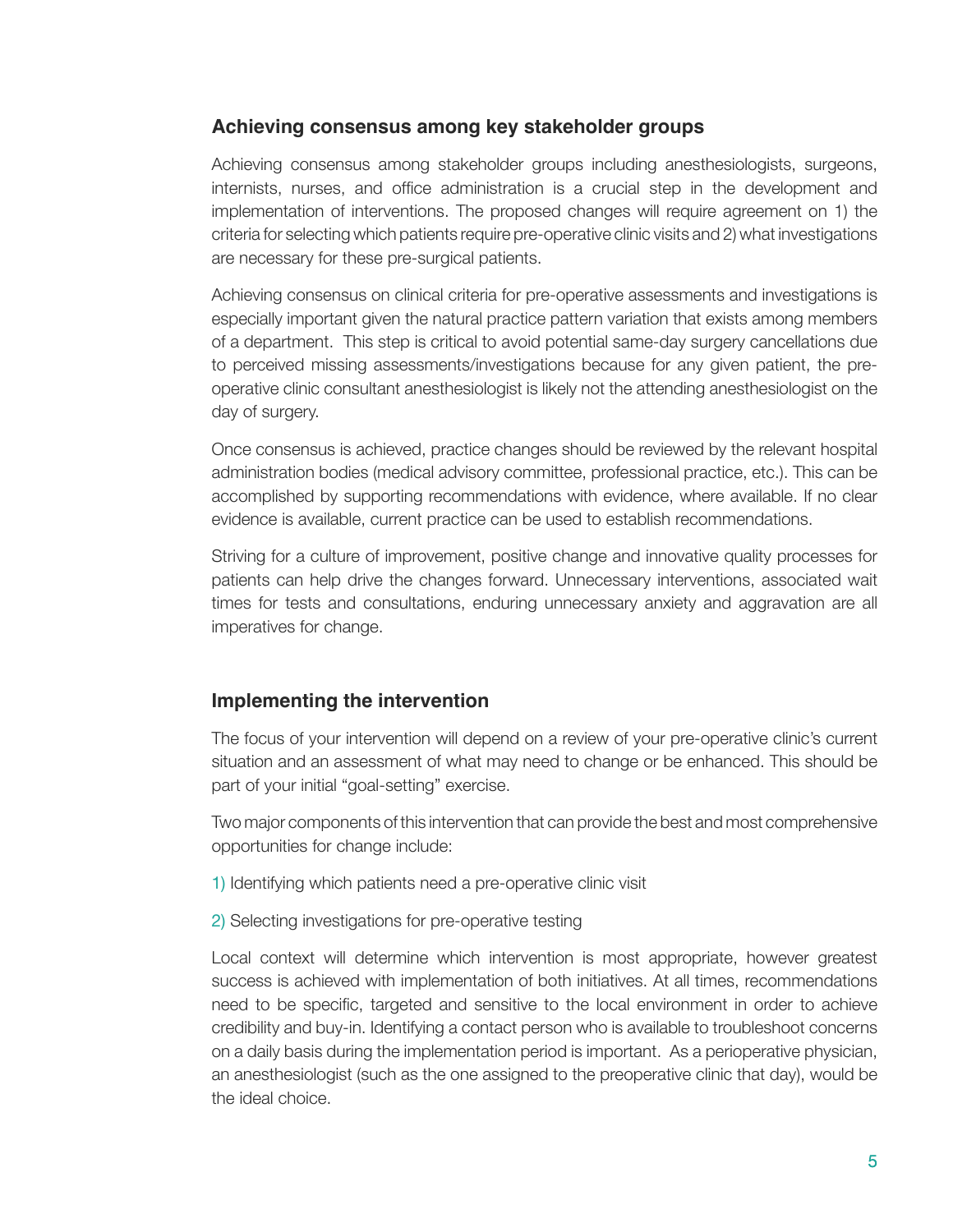## **Identifying which patients need a pre-operative clinic visit**

This intervention relies on achieving consensus among surgeons and anesthesiologists around selection of patients requiring pre-operative clinic visits. These patients are typically identified based on a combination of their planned surgical procedure(s) and physiological status. An example of a *pre-op clinic consultation guideline* currently used to identify patients requiring a pre-operative clinic visit, or not, is provided on the next page. This *clinical decision tool* (CDT) is used at North York General Hospital in Toronto, mainly by surgeon's offices to help guide decision-making at the time of surgical case booking.

If the complexity of the surgery and/or patient factors make the use of this tool difficult for the surgeon's office, the perioperative physician in the clinic is always available to answer questions and make decisions regarding the need for a pre-operative clinic visit or other specialty consultation.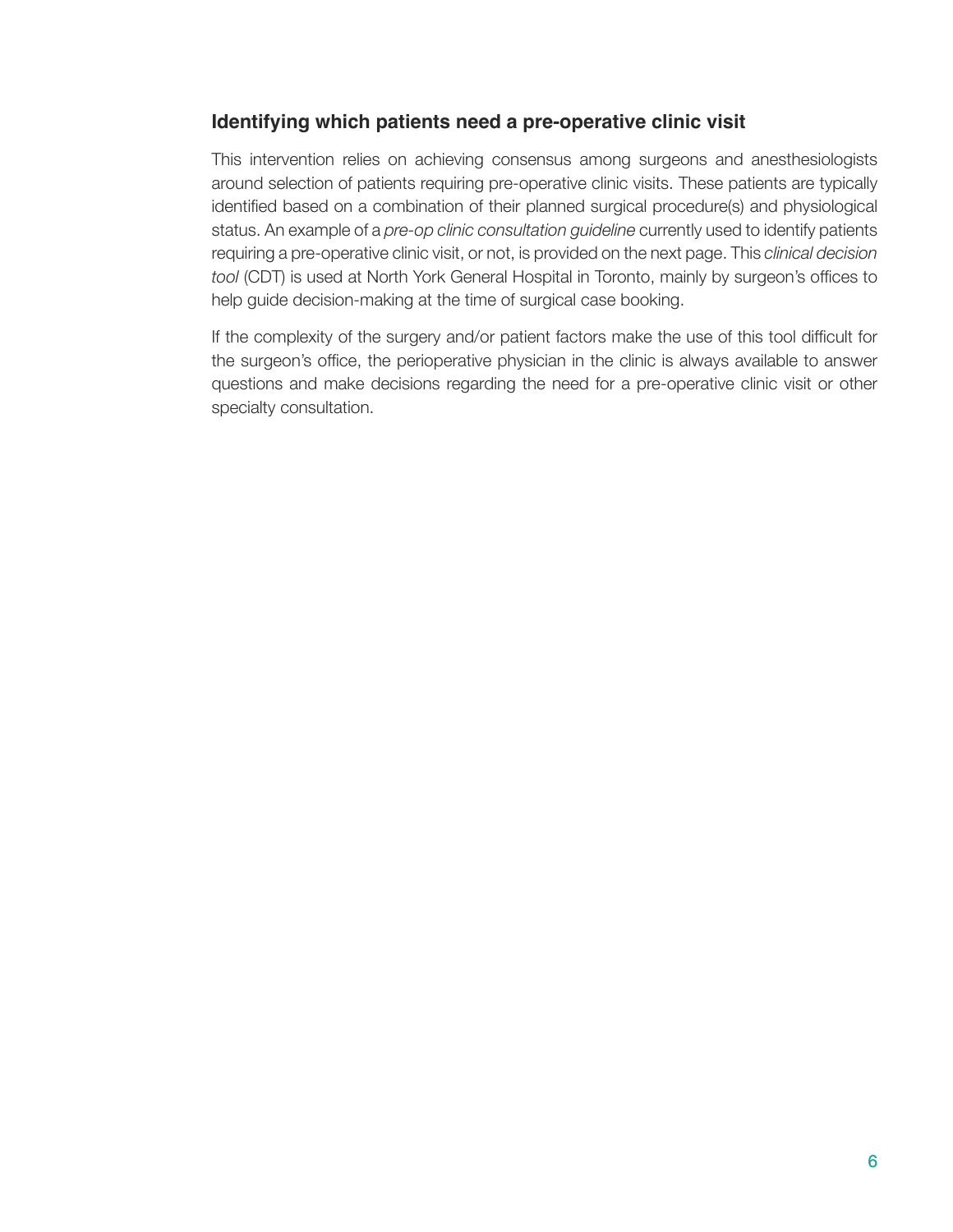| $NYGH$ Pre-operative Clinic Consultation Guideline $_{\text{(This table is intended as a guide line only)}}$                                                                                                                                                                                          |                                                                                                                                                                                                                         |                                                                                                                                                                                                                                                                                                                                                   |                                                                                                                                                                                                                                                                                                                                  |                                                                                                                                                                                                                                                    |                                                                               |  |  |  |
|-------------------------------------------------------------------------------------------------------------------------------------------------------------------------------------------------------------------------------------------------------------------------------------------------------|-------------------------------------------------------------------------------------------------------------------------------------------------------------------------------------------------------------------------|---------------------------------------------------------------------------------------------------------------------------------------------------------------------------------------------------------------------------------------------------------------------------------------------------------------------------------------------------|----------------------------------------------------------------------------------------------------------------------------------------------------------------------------------------------------------------------------------------------------------------------------------------------------------------------------------|----------------------------------------------------------------------------------------------------------------------------------------------------------------------------------------------------------------------------------------------------|-------------------------------------------------------------------------------|--|--|--|
|                                                                                                                                                                                                                                                                                                       | i. Minimally invasive                                                                                                                                                                                                   | ii. Minimal to moderately<br>invasive                                                                                                                                                                                                                                                                                                             | iii. Moderately to<br>significantly invasive                                                                                                                                                                                                                                                                                     | iv. Highly invasive                                                                                                                                                                                                                                | v. Other Procedures                                                           |  |  |  |
| Surgical<br>Category<br>Patient's<br>Physiological<br><b>Status</b>                                                                                                                                                                                                                                   | • ENT - Myringotomy,<br>Microlaryngoscopy, Bron-<br>choscopy<br>• GEN - Port Insertion<br>· GYN - Hysteroscopy<br>• PLAS – Extremities<br>• OPHTHAL*<br>· URO - Circumcision,<br>Vasectomy, Cystoscopy<br>• PSYCH - ECT | · ENT - T&A, Mastoid, Sep-<br>to/Rhinoplasty, Sinus<br>• GEN - Ano-Rectal Proc.,<br>Hernia, Lap chole/appy/<br>hernias/lysis, Breast Biop-<br>sy/Needle Loc, Mastectomy<br>• VASC - Vein Ligation/<br>Stripping<br>· GYN - D&C, Laparoscopy<br>• ORAL - Dental/Resto-<br>rations Extractions/biopsy<br>• ORTHO - Arthroscopy<br>(except shoulder) | • ENT – Thyroidectomy,<br>Parotidectomy<br>· GEN - Chole (open), Major<br>laparoscopic proc. Stom-<br>ach/ Spleen/Bowel, Open<br>bowel resection<br>• GYN - Hyst/Myomectomy,<br>Vaginal hyst/repair<br>• ORAL - Oral/Maxillofacial<br>• ORTHO - Extremities<br>• PLAS - Breast Reduction<br>· UROL - Nephrectomy,<br><b>TURP</b> | • GEN - Major bowel resec-<br>tion, Major VATS or open<br>thoracic, esophagectomy<br>· ORTHO - IM Nailing, Hip<br>& Long Bone Fractures,<br>Amputations<br>• UROL - Radical Prostate<br>· VASC - Bypass, Aneu-<br>rysm Repair, Endarterec-<br>tomy | <b>ORTHO</b> - Arthroplasty<br>(Hip/knee/shoulder) or<br>Shoulder arthroscopy |  |  |  |
| 1 No organic, physiologic, biochemical or<br>psychiatric disturbance                                                                                                                                                                                                                                  | No Pre-Op Visit                                                                                                                                                                                                         | No Pre-Op Visit                                                                                                                                                                                                                                                                                                                                   | Pre-Op Visit:<br><b>RN Only</b>                                                                                                                                                                                                                                                                                                  | Pre-Op Visit:<br>RN, Anesthesia,<br>+/- Medicine                                                                                                                                                                                                   | Pre-Op Visit:<br>RN, Anesthesia,<br>+/- Medicine                              |  |  |  |
| 2 Mild to moderate systemic disturbance<br>Example: Heart disease that slightly limits physical activity,<br>hypertension, diabetes, chronic bronchitis, anemia                                                                                                                                       | No Pre-Op Visit                                                                                                                                                                                                         | Pre-Op Visit:<br><b>RN Only</b>                                                                                                                                                                                                                                                                                                                   | Pre-Op Visit:<br><b>RN Only</b>                                                                                                                                                                                                                                                                                                  | Pre-Op Visit:<br>RN, Anesthesia,<br>$+/-$ Medicine                                                                                                                                                                                                 | Pre-Op Visit:<br>RN, Anesthesia,<br>+/- Medicine                              |  |  |  |
| 3 Severe systemic disturbance that limits<br>activity<br>Example: Heart or chronic pulmonary disease that limits<br>activity, poorly controlled hypertension, diabetes on insulin<br>and/with complications, angina pectoris, history of previous<br>MI, OSA +/- CPAP, cancer                         | Pre-Op Visit:<br>RN, Anesthesia,<br>$+/-$ Medicine                                                                                                                                                                      | Pre-Op Visit:<br>RN, Anesthesia,<br>$+/-$ Medicine                                                                                                                                                                                                                                                                                                | Pre-Op Visit:<br>RN, Anesthesia,<br>$+/-$ Medicine                                                                                                                                                                                                                                                                               | Pre-Op Visit:<br>RN. Anesthesia.<br>$+/-$ Medicine                                                                                                                                                                                                 | Pre-Op Visit:<br>RN, Anesthesia,<br>+/- Medicine                              |  |  |  |
| 4 Severe systemic disturbance that is life<br>threatening<br>Example: CHF, persistent angina pectoris, advanced<br>pulmonary, renal, or hepatic dysfunction, recent TIA                                                                                                                               | Pre-Op Visit:<br>RN, Anesthesia,<br>+/- Medicine                                                                                                                                                                        | Pre-Op Visit:<br>RN, Anesthesia,<br>+/- Medicine                                                                                                                                                                                                                                                                                                  | Pre-Op Visit:<br>RN, Anesthesia,<br>+/- Medicine                                                                                                                                                                                                                                                                                 | Pre-Op Visit:<br>RN, Anesthesia,<br>$+/-$ Medicine                                                                                                                                                                                                 | Pre-Op Visit:<br>RN, Anesthesia,<br>+/- Medicine                              |  |  |  |
| Patients requiring unique perioperative care<br>Example: Anticoaqulant medications +/- bridging required,<br>coaquiopathy, polypharmacy, Jehovah's Witness, airway<br>concerns, history of problems with anesthetics, chronic<br>pain, planned ICU admission, obstetrical patient with<br>comorbidity | Pre-Op Visit:<br>RN. Anesthesia.<br>$+/-$ Medicine                                                                                                                                                                      | Pre-Op Visit:<br>RN. Anesthesia.<br>$+/-$ Medicine                                                                                                                                                                                                                                                                                                | Pre-Op Visit:<br>RN. Anesthesia.<br>$+/-$ Medicine                                                                                                                                                                                                                                                                               | Pre-Op Visit:<br>RN. Anesthesia.<br>$+/-$ Medicine                                                                                                                                                                                                 | Pre-Op Visit:<br>RN, Anesthesia,<br>$+/-$ Medicine                            |  |  |  |

## *Sample Pre-op Clinic Consultation Guideline*

\*Ophthalmology patients undergoing lens surgery with local anesthetic and sedation do not require routine preoperative consultation

#### **Medicine Consult Recommended For:**

- Coronary artery disease
- Type 1 or type 2 diabetes on insulin or >2 oral agents
- Use of aspirin, clopidogrel, ticagrelor, prasugrel, warfarin, dabigatran, rivaroxaban, apixaban or edoxaban

• Use of steroids (or recent taper) or immunosuppressive medications

- Need for endocarditis prophylaxis (undergoing GI/GU/oral procedure with history of IE, prosthetic valve, cyanotic heart disease or heart transplant)
- Elevated respiratory risk (asthma/COPD with recent or frequent exacerbations, ILD)

• Elevated cardiac risk (2 or more of: CAD, CHF, CKD, DM on insulin, TIA/stroke)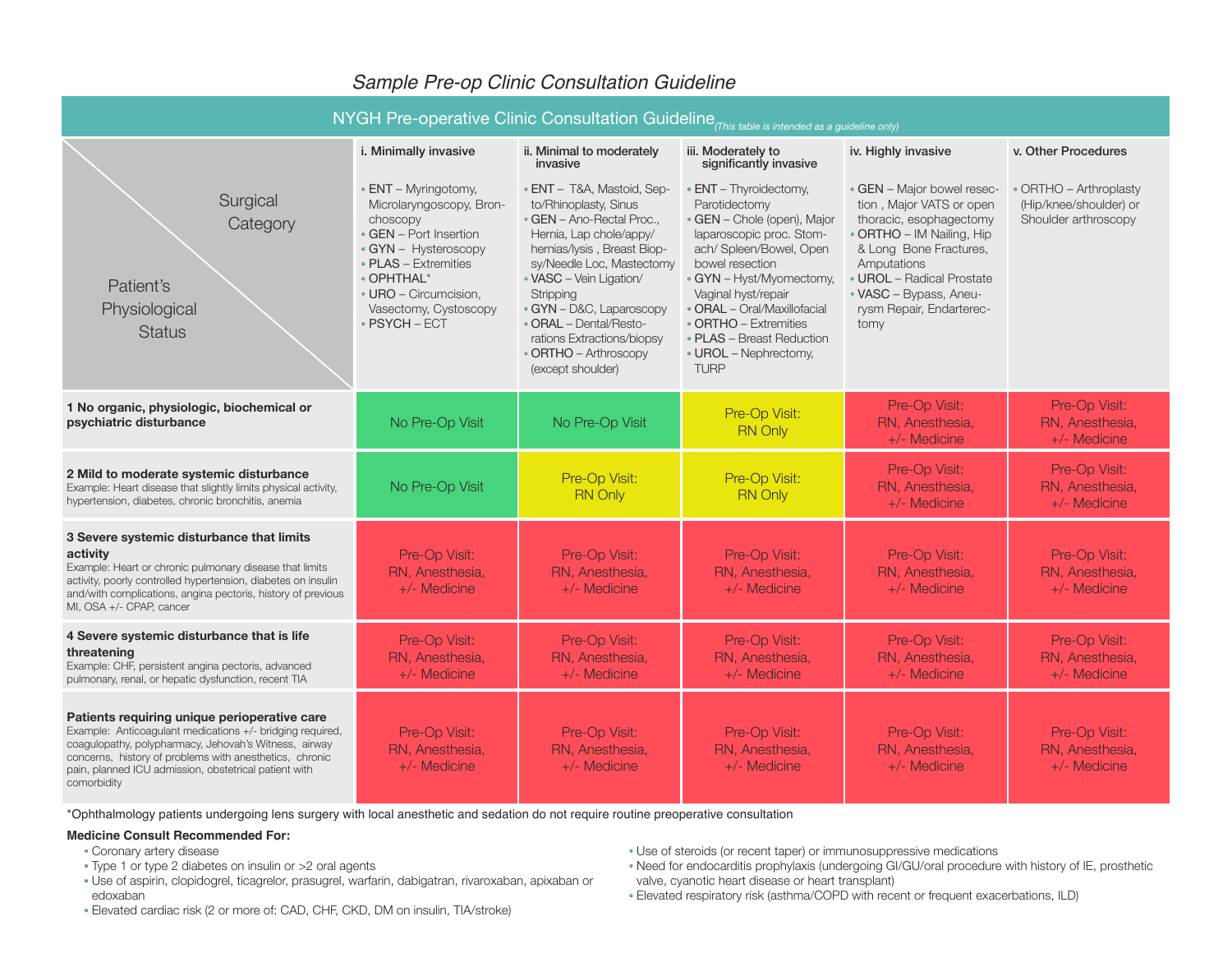#### **Abbreviations and Acronyms**

- CAD Coronary Artery Disease
- CHF Congestive Heart Failure
- CKD Chronic Kidney Disease
- COPD Chronic Obstructive Pulmonary Disease
- CPAP Continuous Positive Airway Pressure
- DM Diabetes Mellitus
- ENT Ear, Nose and Throat Surgery or Otolaryngology, Head and Neck Surgery
- GEN General Surgery
- GI Gastrointestinal
- GU Genitourinary
- GYN Gynecological Surgery
- ICU Intensive Care Unit
- IE Infective Endocarditis
- ILD Interstitial Lung Disease
- MI Myocardial Infarction
- OPHTHAL Ophthalmological Surgery
- ORAL Oral and Maxillofacial Surgery
- ORTHO Orthopedic Surgery
- OSA Obstructive Sleep Apnea
- PLAS Plastic and Reconstructive Surgery
- Pre-Op Preoperative
- RN Nursing
- PSYCH Psychiatry
- TIA Transient Ischemic Attack
- UROL Urological Surgery
- VASC Vascular Surgery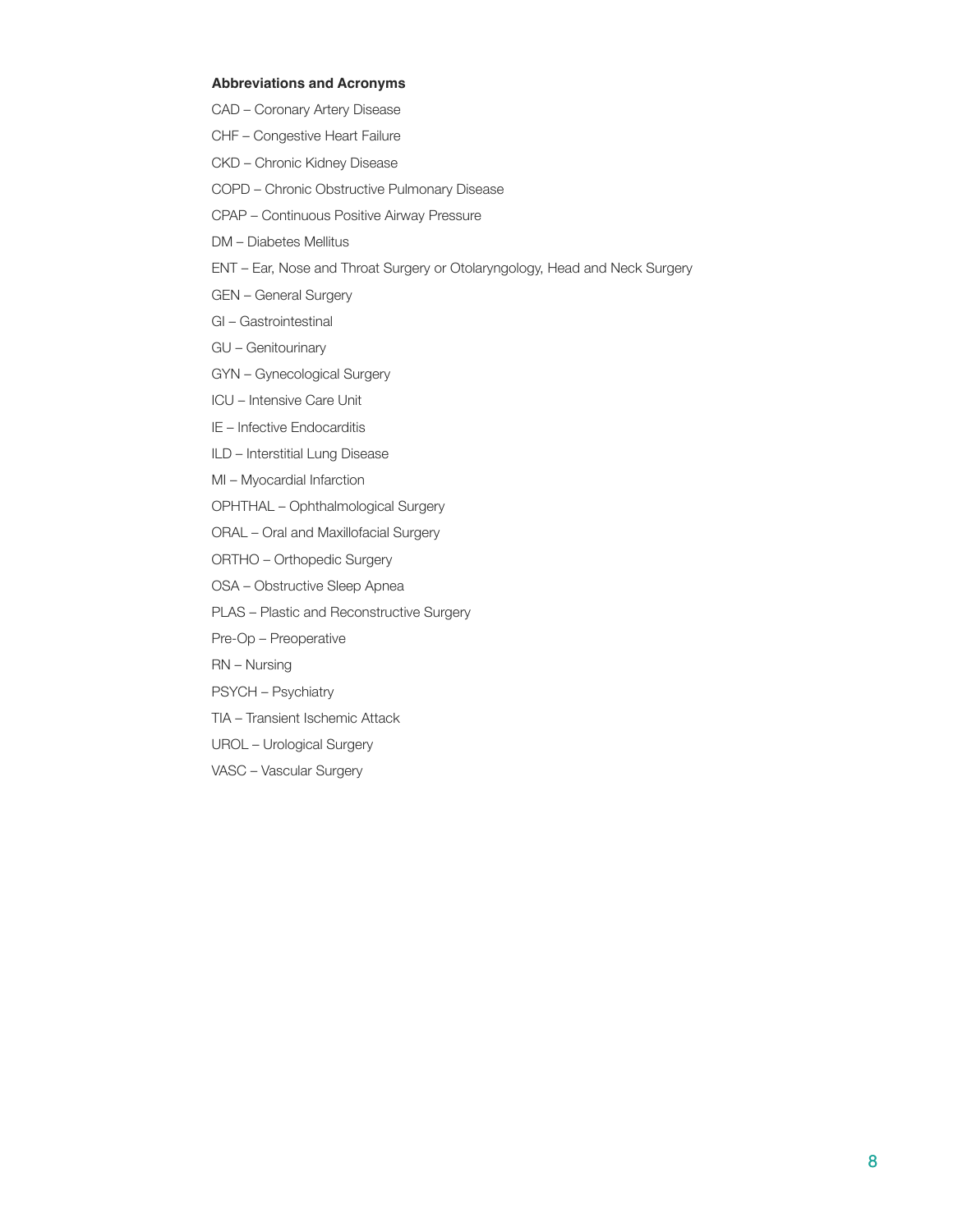## **Selecting appropriate investigations for pre-operative testing**

A number of Choosing Wisely Canada pre-operative clinic testing recommendations are provided on page 2 and are meant to act as a starting point for change. Additional review of the literature can help identify best practice and achieve consensus among physician groups. These consensus criteria can then be translated into a pre-operative testing grid, a clinical decision tool (CDT) that identifies appropriate pre-operative investigations based on a range of factors. The following is an example of the current testing grid used at North York General Hospital in Toronto.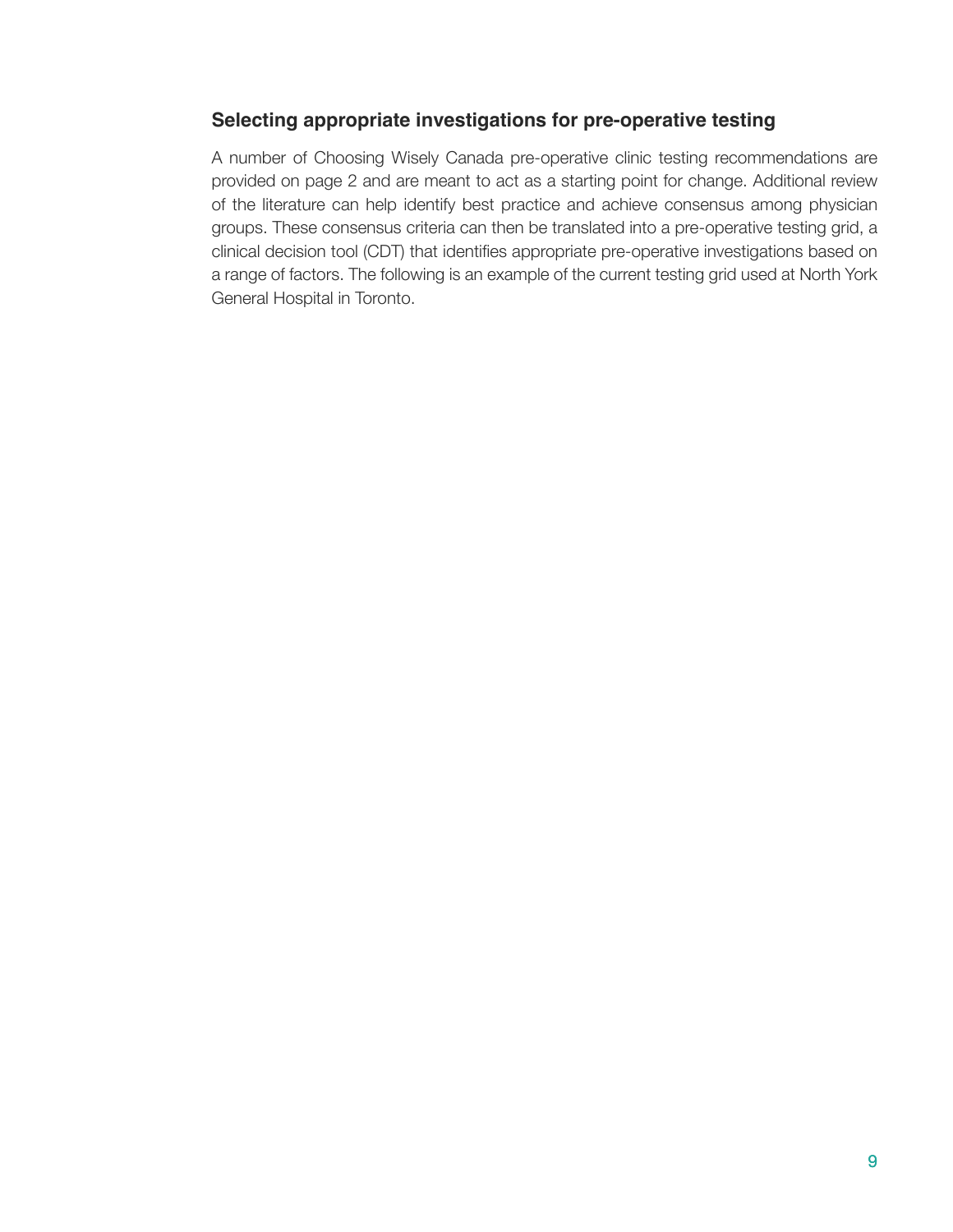# *Sample Pre-Operative Testing Grid*

|                                                                                                                                                                                                        | <b>CBC</b> | G&S | Creat | Lytes | Gluc | <b>LFT<sub>s</sub></b> | <b>INR</b><br>& PTT | <b>EKG</b> | <b>CXR</b> |
|--------------------------------------------------------------------------------------------------------------------------------------------------------------------------------------------------------|------------|-----|-------|-------|------|------------------------|---------------------|------------|------------|
| Surgical procedure on Group and Screen List (refer to **MSBOS).                                                                                                                                        |            |     |       |       |      |                        |                     |            |            |
| History of anemia, bleeding disorder and/or active bleeding. Major cardiovas-<br>cular disease (i.e. exercise tolerance of METS <4 see table below). Cancer<br>diagnosis. Age $>70$ or $<$ 1 year old. |            |     |       |       |      |                        |                     |            |            |
| History of renal, adrenal, pituitary or major systemic endocrine disease.                                                                                                                              |            |     |       |       |      |                        |                     |            |            |
| Use of digoxin, lithium, diuretics, ACE-I or ARB. History of electrolyte abnormal-<br>ity.                                                                                                             |            |     |       |       |      |                        |                     |            |            |
| History of diabetes.                                                                                                                                                                                   |            |     |       |       |      |                        |                     |            |            |
| History of systemic steroid use within 6 months.                                                                                                                                                       |            |     |       |       |      |                        |                     |            |            |
| History of bleeding disorder, liver disease or malnutrition.<br>Alcohol use >2 drinks/d for women and >3/d for men.                                                                                    |            |     |       |       |      |                        |                     |            |            |
| Use of anticoagulant drugs (except ASA).                                                                                                                                                               |            |     |       |       |      |                        |                     |            |            |
| Age >69. History of cardiac disease, peripheral, cerebral or pulmonary vascular<br>disease. $\geq$ 2 risk factors (HTN, CKD, DM, OSA, BMI $>$ 35)                                                      |            |     |       |       |      |                        |                     |            |            |
| Symptomatic respiratory or cardiac disease (METS $<$ 4 – see table below). His-<br>tory of lung cancer or mass.                                                                                        |            |     |       |       |      |                        |                     |            |            |

If there is any doubt regarding appropriate preoperative testing please notify the Pre-Operative Clinic Anesthesiologist for guidance. Please avoid ordering repeat testing (and include current test results) if a patient has had recent similar testing and there are no new changes to the patient's health or therapies:

βhCG can be ordered, if result would change management, on the Preop Order Sheet.

Sickle cell screen can be ordered for high risk populations (West Central Africa, Saudi Arabia, East Central India, Southern Italy, Northern Greece, Southern Turkey, African American, Caribbean), if result would change management, on the Pre-op Order Sheet.

**\*\*MSBOS** = Maximum Surgical Blood Order Schedule

#### Estimated Energy Requirements for Various Activities

|                     | Can you                                                                                                                          |
|---------------------|----------------------------------------------------------------------------------------------------------------------------------|
| 1 MET               | Take care of yourself?                                                                                                           |
|                     | Eat, dress, or use the toilet?                                                                                                   |
|                     | Walk indoors around the house?                                                                                                   |
|                     | Walk a block or 2 on level ground at 2 to 3 mph (2.3 to 4.8 kph)?                                                                |
|                     | Do light work around the house like dusting or washing dishes?                                                                   |
|                     | Climb a flight of stairs or walk up a hill?                                                                                      |
|                     | Walk on level ground at 4 mph (6.4 kph)?                                                                                         |
|                     | Run a short distance?                                                                                                            |
|                     | Do heavy work around the house like scrubbing floors or lifting or moving heavy furniture?                                       |
| فلله                | Participate in moderate recreational activities like golf, bowling, dancing, doubles tennis, or throwing a baseball or football? |
| 10 MET <sub>s</sub> | Participate in strenuous sports like swimming, singles tennis, football, basketball, or skiing?                                  |

kph indicates kilometers per hour, MET, metabolic equivalent; and mph, miles per hour. \*Modified from Hlatky et. al (11), copyright 1989, with permission from Elsevier, and adapted from Retcher et al (12).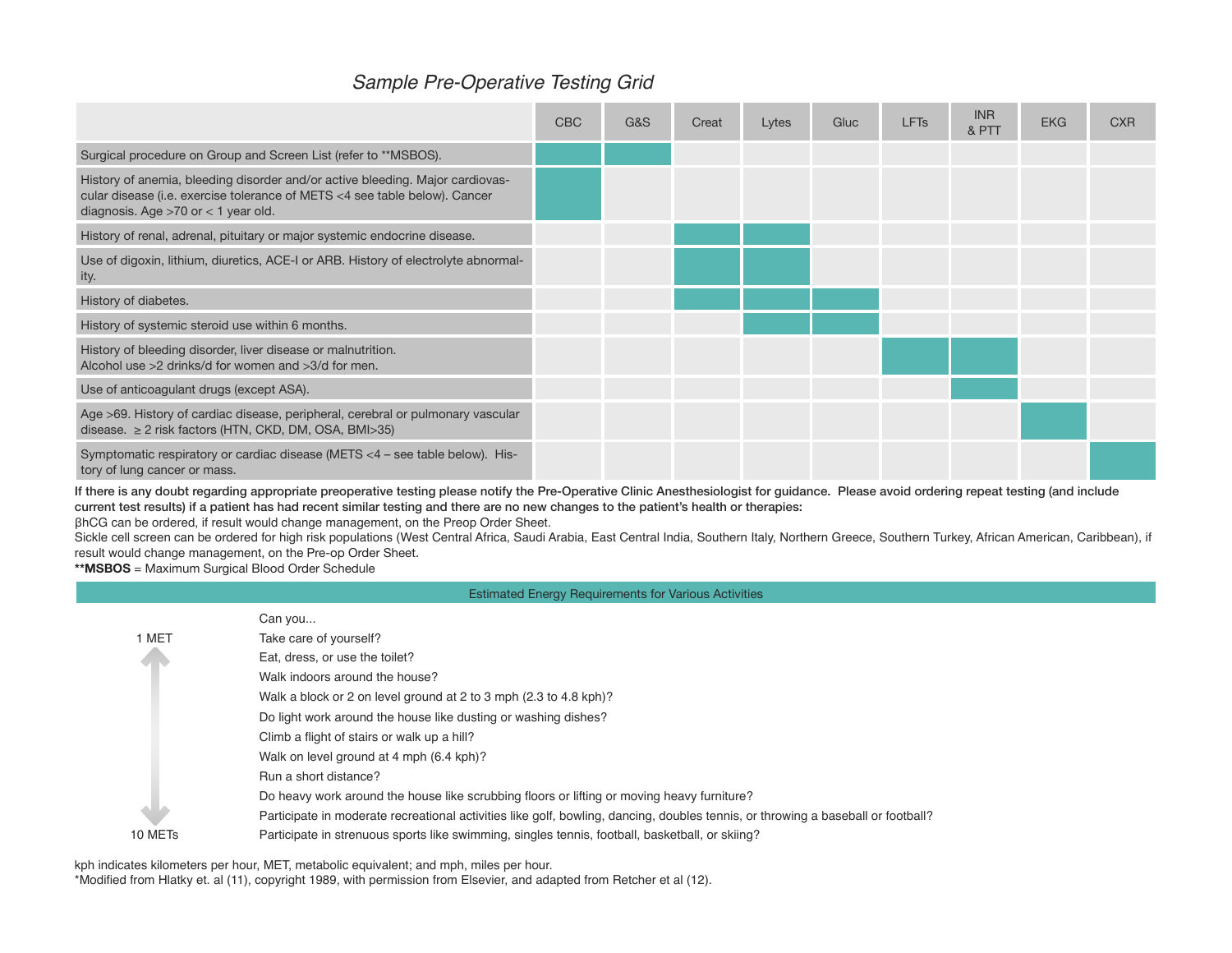#### **Abbreviations and Acronyms**

ACE-I – Angiotensin-Converting Enzyme Inhibitor

ARB – Angiotensin II Receptor Antgonist

ASA – Acetylsalicylic Acid

- BMI Body Mass Index
- CBC Complete Blood Count
- CKD Chronic Kidney Disease
- Creat Creatinine
- CXR Chest X-Ray
- DM Diabetes Mellitus
- Gluc Glucose
- G&S Group and Screen
- HTN Hypertension
- INR International Normalized Ratio
- LFTs Liver Function Tests
- Lytes Electrolytes
- METS Metabolic Equivalents
- OSA Obstructive Sleep Apnea
- Pre-op Preoperative
- PTT Partial Thromboplastin Time
- /d Per Day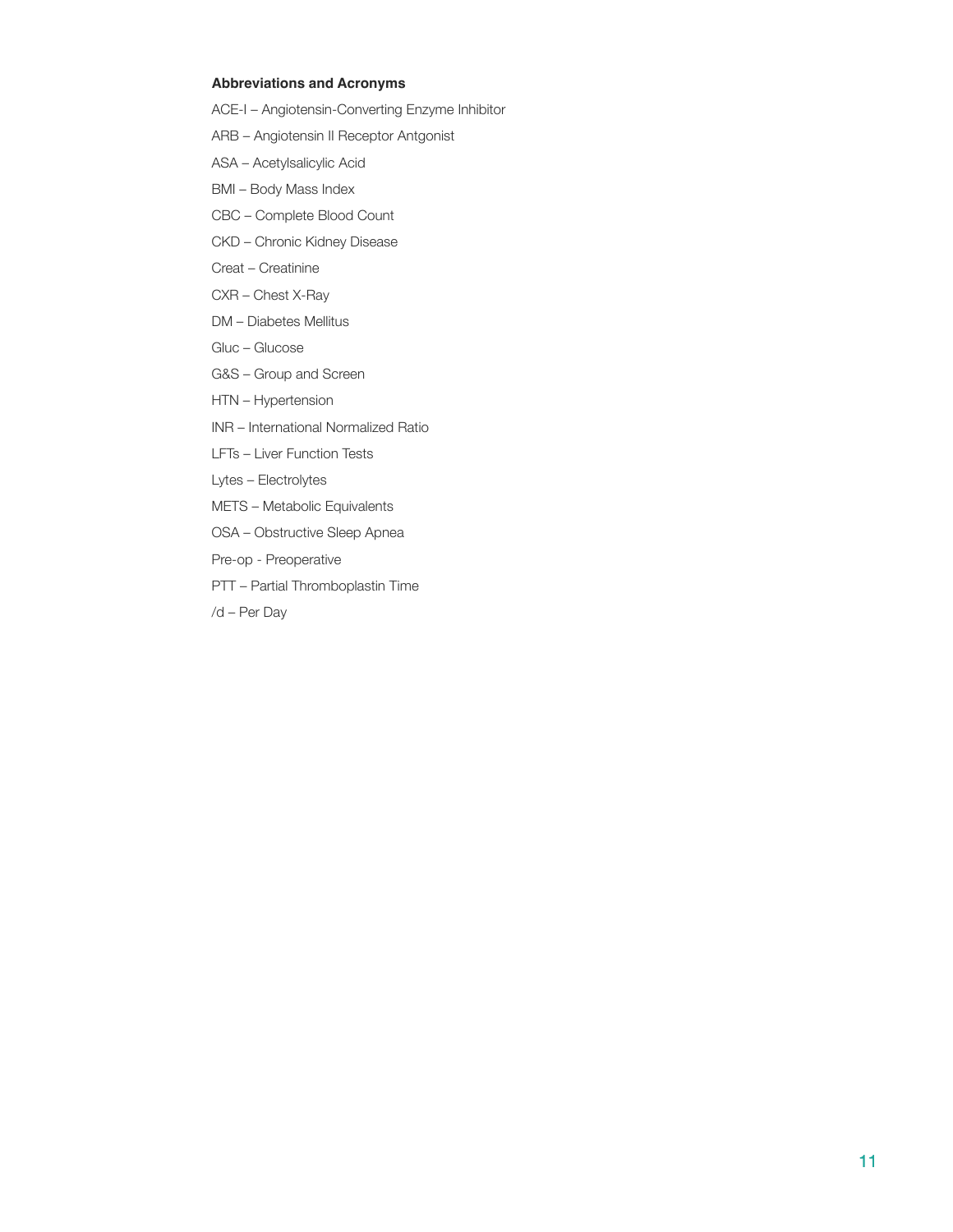## **Steps to implementation**

- 1) Develop your CDT using evidence- and consensus- based criteria
- 2) Circulate CDT to key stakeholders and modify based on feedback
- 3) Use multiple avenues to inform staff about the CDT
	- Email updates
	- Posters to advertise CDT
	- Verbal updates at weekly hospital rounds and department meetings
	- Meetings/contact with referring surgeon's administrative staff
- 4) Build use of CDT into day-to-day processes, make it accessible and provide reminders (paper and electronic)



## *Sample Process Map for Surgical Booking*

Source: North York General Hospital, Toronto.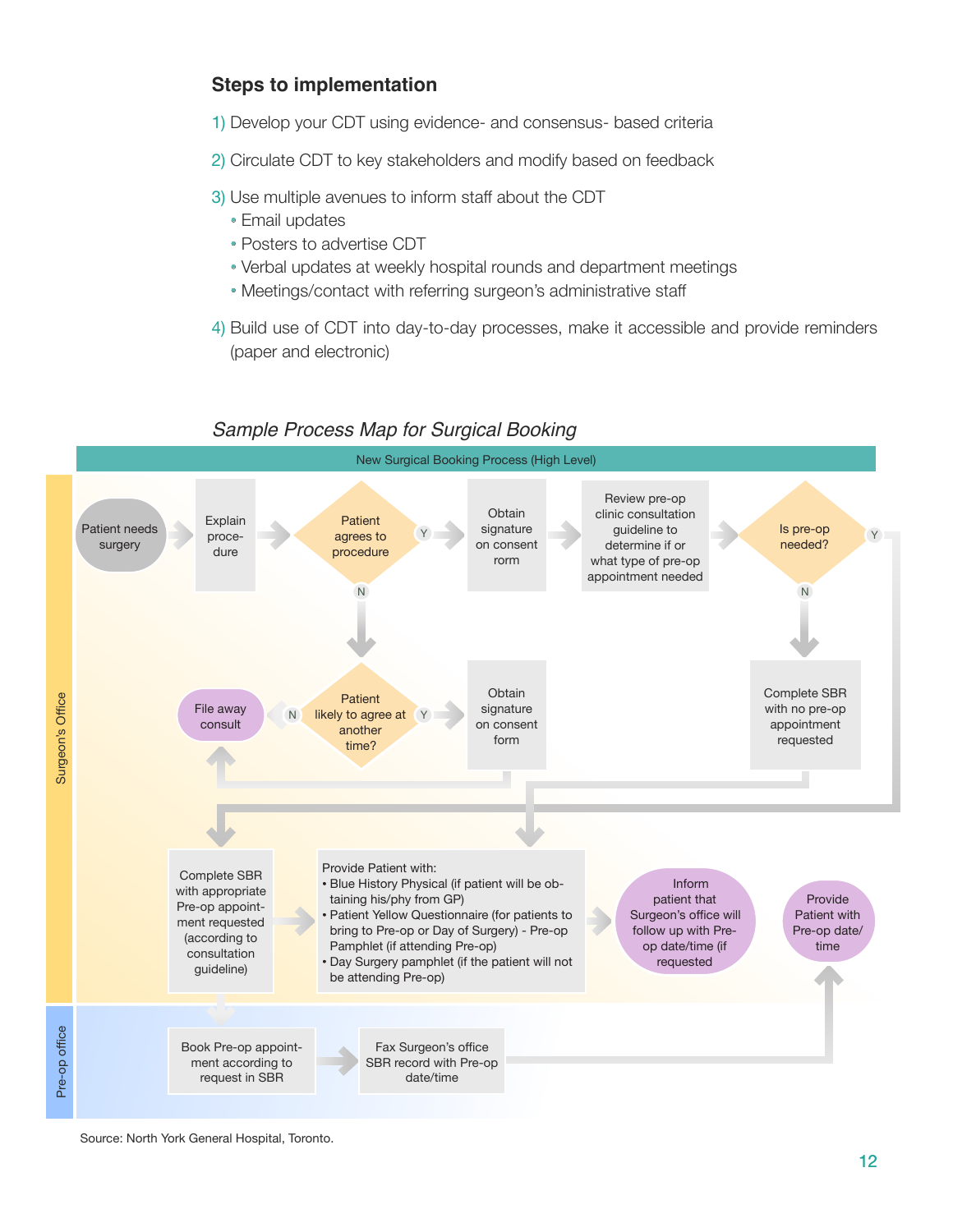PRE-OPERATIVE ORDERS FOR PATIENTS 18 YEARS OF AGE OR GREATER LABORATORY TESTS ARE VALID FOR 90 DAYS (if no changes in patient's health) WITH THE EXCEPTION OF CROSSMATCH/GROUP AND SCREEN VALID FOR 30 DAYS Please check appropriate boxes OS019

#### PRE-OP ASSESSMENT CLINIC ORDERS DAY OF SURGERY ORDERS

#### CONSULTS:

(Please indicate reason for consult AND include all relevant

reports with chart e.g. cardiology, respirology, neurology etc.)

 $\Box$  Anesthesiology  $\_$ 

Internal Medicine \_\_\_\_\_\_\_\_\_\_\_\_\_\_\_\_\_\_\_\_\_\_\_\_\_\_\_\_\_\_\_\_\_\_\_\_\_

 $\Box$  CCAC

□ Enterostomal

Other \_\_\_\_\_\_\_\_\_\_\_\_\_\_\_\_\_\_\_\_\_\_\_\_\_\_\_\_\_\_\_\_\_\_\_\_\_\_\_\_\_\_\_\_\_\_\_

#### BOWEL PREPARATION:

 $($ if yes, specify $)$   $\_\_$ 

#### INVESTIGATIONS:

| <b>⊠ Follow Standardized Testing Grid</b> |  |
|-------------------------------------------|--|
| $\Box$ Number of cross-matched units:     |  |

#### Other:

| $\Box$ HbA1C    | $\Box$ $\beta$ hCG   |
|-----------------|----------------------|
| $\Box$ Ferritin | □ Sickle Cell screen |

Hip arthroplasty (Xray pelvis with hip in 20 degree internal rotation and lateral of hip):

 $\Box$  Right  $\Box$  Left

Knee arthroplasty (Xray knee):  $\Box$  Right  $\Box$  Left  $\Box$  AP  $\Box$  Lateral  $\Box$  Skyline  $\Box$  AP 4 feet standing

Fax Rehabilitation papers to St. John's

# PREOPERATIVE ANTIBIOTIC:

 Vancomycin 500 mg IV 1hour pre-op **or or** Vancomycin 1000 mg IV 1 hour pre-op

#### ANTITHROMBOTICS:

(Anesthesiologist to administer anticoagulant in Operating Room) Compression stockings (TED) Other \_\_\_\_\_\_\_\_\_\_\_\_\_\_\_\_\_\_\_\_\_\_\_\_\_\_\_\_\_\_\_\_\_\_\_\_\_\_\_\_\_

### SAME DAY INVESTIGATIONS:

□ Glucose  $\square$  INR Other \_\_\_\_\_\_\_\_\_\_\_\_\_\_\_\_\_\_\_\_\_\_\_\_\_\_\_\_\_\_\_\_\_\_\_\_\_\_\_\_\_\_\_\_\_\_\_

Repeat G&S if previous sample was taken ≥ 30 days ago

## PREOPERATIVE ANALGESICS:

Other:\_\_\_\_\_\_\_\_\_\_\_\_\_\_\_\_\_\_\_\_\_\_\_\_\_\_\_\_\_\_\_\_\_\_\_\_\_\_\_\_

This section must be signed below On arrival to Day Surgery Acetaminophen ⊠ 1000 mg PO x1 Celecoxib  $\Box$  200mg or  $\Box$  400mg POx1 Gabapentin  $\Box$  100mg  $\Box$  300mg or  $\Box$  600mg POx1

Physician Signature: \_\_\_\_\_\_\_\_\_\_\_\_\_\_\_\_\_\_\_\_\_\_\_\_\_\_\_\_\_\_\_\_\_\_\_\_ Date: Time: \_\_\_\_\_\_\_\_\_\_\_\_\_\_\_\_\_\_\_\_\_\_\_\_\_\_\_\_\_\_\_\_\_\_\_\_\_\_\_\_\_\_\_\_\_\_\_\_\_

 $\Box$  Other:

| PHYSICIAN'S SIGNATURE (Applies to Pre-op clinic and or Day of Surgery orders except<br>for the section on Pre-operative analgesics) | DATE:<br>TIME: |
|-------------------------------------------------------------------------------------------------------------------------------------|----------------|
| Posted by Pre-op Assessment Clinic Nurse:                                                                                           | DATE:<br>TIME: |
| Posted by Day of Surgery Nurse:                                                                                                     | DATE:<br>TIME: |

Source: North York General Hospital, Toronto. Note: "Follow standardized testing grid" box is pre-checked!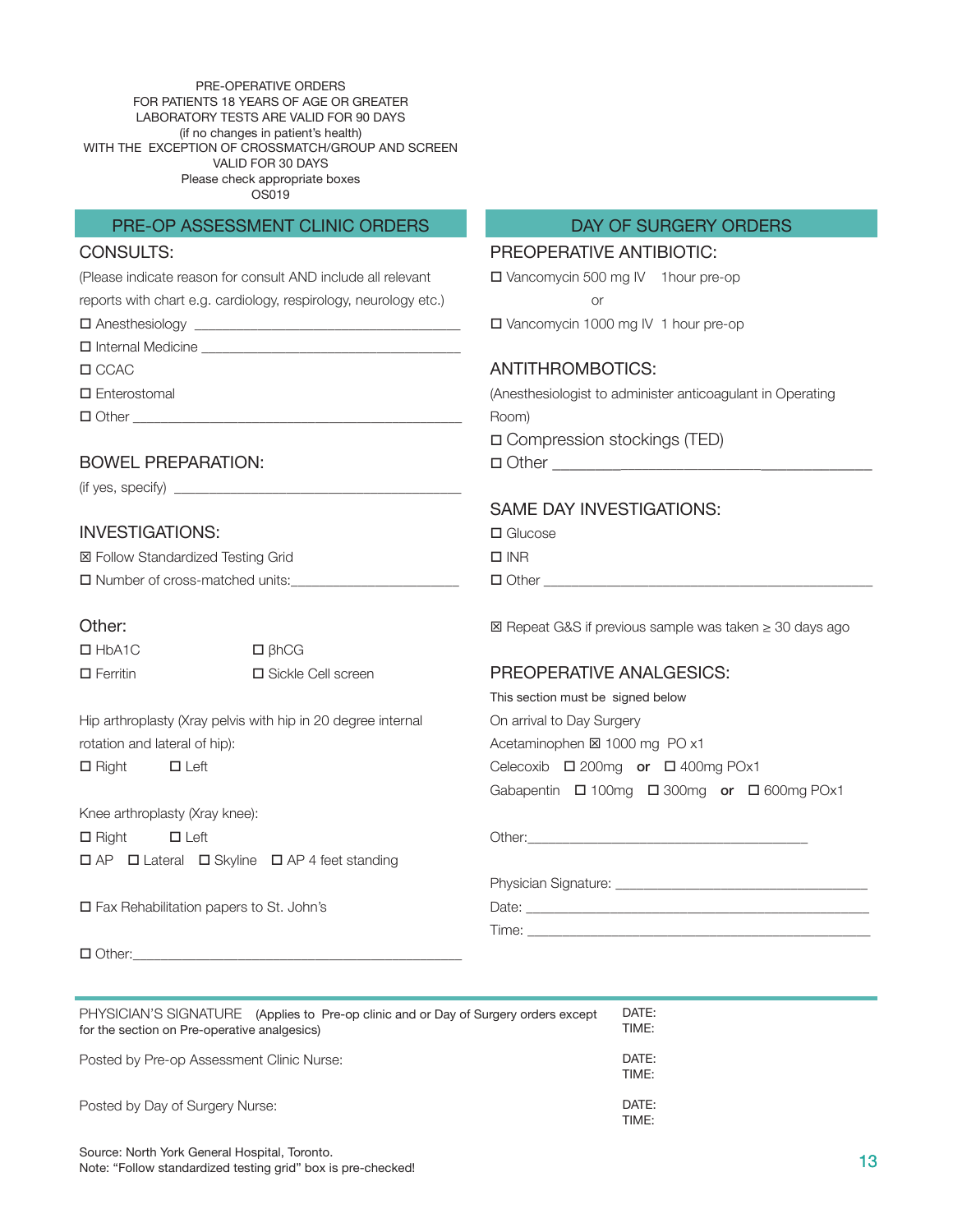

# **Measuring your performance**

## **Choose a family of measures**

The following are common measures used to evaluate appropriate selection of patients for pre-operative consultations and appropriate pre-operative investigations.

- 1) Primary measures: These are the main improvements that you are trying to achieve.
	- Number of patients attending pre-operative clinic (there should be a reduction in the number of lower-risk patients attending the clinic, and a resultant shift in the overall patient population of the clinic towards higher-risk categories. Thus, overall patient volumes may not necessarily decrease, but case-mix will change).
	- Number of investigations ordered in pre-operative clinic (these should decrease as only necessary investigations are ordered).
- 2) Process measures: These measures are developed to ensure that each aspect of the intervention is being carried out and delivered as intended.
	- Number of providers using the standardized criteria for patient selection
	- Number of providers using consensus criteria for pre-operative testing
- 3) Balancing measures: Any intervention may create new unintended consequences that need to be measured.
	- Number of re-scheduled or delayed procedures due to perceived missing investigations and/or sub-optimally worked-up medical conditions found on day of surgery

## **Determine a collection method**

There are many ways to measure successful implementation of a CDT in your institution. Several methods can be used:

- A) Clinic Scheduling System (this can be used to provide further detail if the number of patients for each procedure type can be tracked)
	- Count the number of patients attending pre-operative clinic in a specified time frame and compare to number of patients attending clinic exactly one year prior
- B) Formal or Informal Surveys
	- Count the number of staff who are currently using the CDTs in their practice versus total staff surveyed
- C) Financial Evaluation
	- Consider a cost-savings analysis of potential money, time, resources, etc. saved from avoiding un-necessary clinical time and laboratory costs
	- Consider a costs-incurred evaluation of balancing measures outlined in step 3 above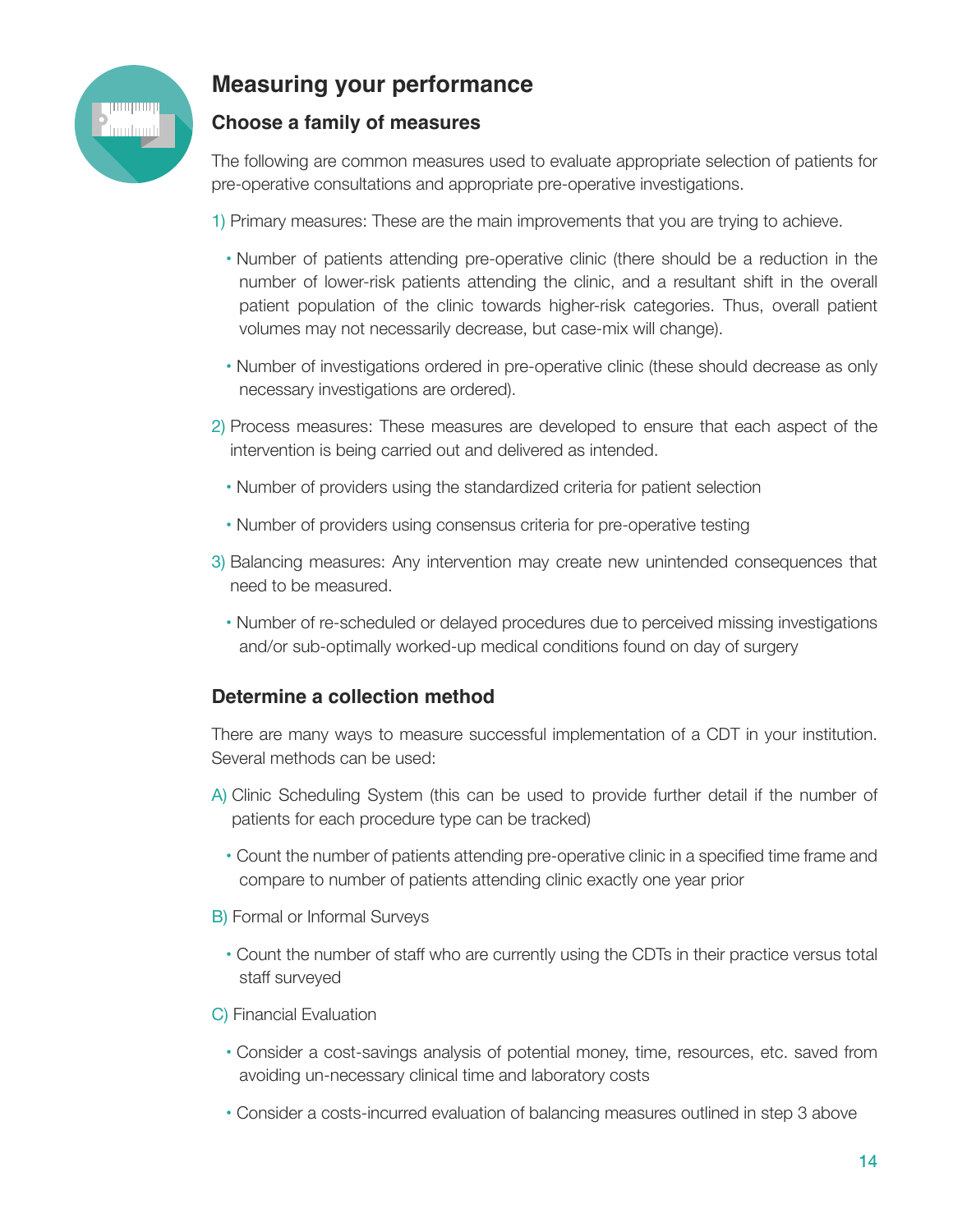

# **Sustaining early successes**

Once the intervention to reduce unnecessary visits and testing in the pre-operative clinic has been implemented and refined, there are several important ways to help sustain this performance.

- 1) The CDTs used to select patients for pre-operative clinic visits or appropriate pre-operative investigations should be easily accessible and built into day-to-day processes. This can be done by leveraging your order sheet to include a reminder and a copy of the CDT, and modifying processes to include your CDT.
- 2) Updating the CDT to ensure alignment with current evidence and guidelines over time will help promote best practices and continued use. Setting regular intervals for ongoing review is helpful in keeping the CDT up to date.



# **Additional resources**

Health Quality Ontario, QI Tools & Resources <https://quorum.hqontario.ca/en/Home/QI-Tools-Resources/QI-Essentials>

Institute for Healthcare Improvement, Model for Improvement <http://www.ihi.org/resources/Pages/HowtoImprove/default.aspx>



# **References**

- 1) Preoperative Laboratory Testing in Patients Undergoing Elective, Low-Risk Ambulatory Surgery. Ann Surg 2012, 256(3):518-528
- 2) Practice Advisory for Preanesthesia Evaluation: An Updated Report by the American Society of Anesthesiologists Task Force on Preanesthesia Evaluation. Anesth 2012, 116(3):522-538
- 3) 2014 ACC/AHA Guideline on Perioperative Cardiovascular Evaluation and Management of Patients Undergoing Noncardiac Surgery: A Report of the American College of Cardiology/American Heart Association Task Force on Practice Guidelines. J Am Coll Cardiol 2014,Dec 9;64(22):e77-e137
- 4) Preoperative testing before noncardiac surgery: guidelines and recommendations. Am Fam Physician 2013, Mar 15;87(6):414-8.
- 5) Guidelines to the Practice of Anesthesia Revised Edition 2016. Can J Anesth (2016) 63:86-112
- 6) 2009 Ontario Pre-Operative Testing Grid. Ontario Preoperative Task Force, Ontario Guidelines AdvisoryCommittee. [http://www.gacguidelines.ca/site/GAC\\_Guidelines/](http://www.gacguidelines.ca/site/GAC_Guidelines/assets/docs/Projects_Preop_Grid.doc) [assets/docs/Projects\\_Preop\\_Grid.doc](http://www.gacguidelines.ca/site/GAC_Guidelines/assets/docs/Projects_Preop_Grid.doc)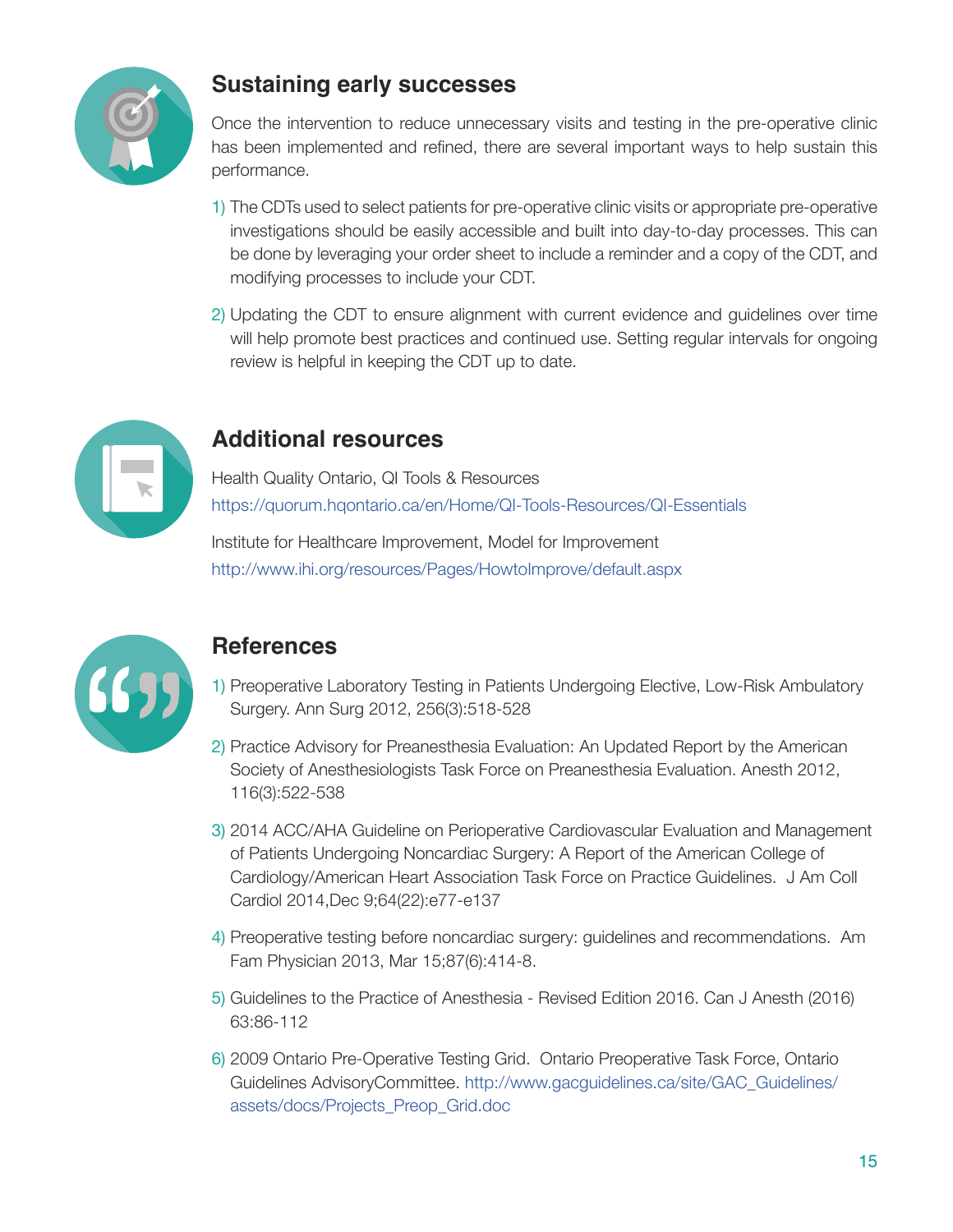- 7) Benefits and Harms of Routine Preoperative Testing: Comparative Effectiveness. Rockville (MD): Agency for Healthcare Research and Quality (US); 2014 Jan. Report No.: 14-EHC009-EF. AHRQ Comparative Effectiveness Reviews.
- 8) Effectiveness of non-cardiac preoperative testing in non-cardiac elective surgery: a systematic review. British Journal of Anaesthesia 110 (6): 926–39 (2013).
- 9) Preoperative Laboratory Investigations: Rates and Variability Prior to Low-risk Surgical Procedures. Anesthesiology (2016) 124 (4)